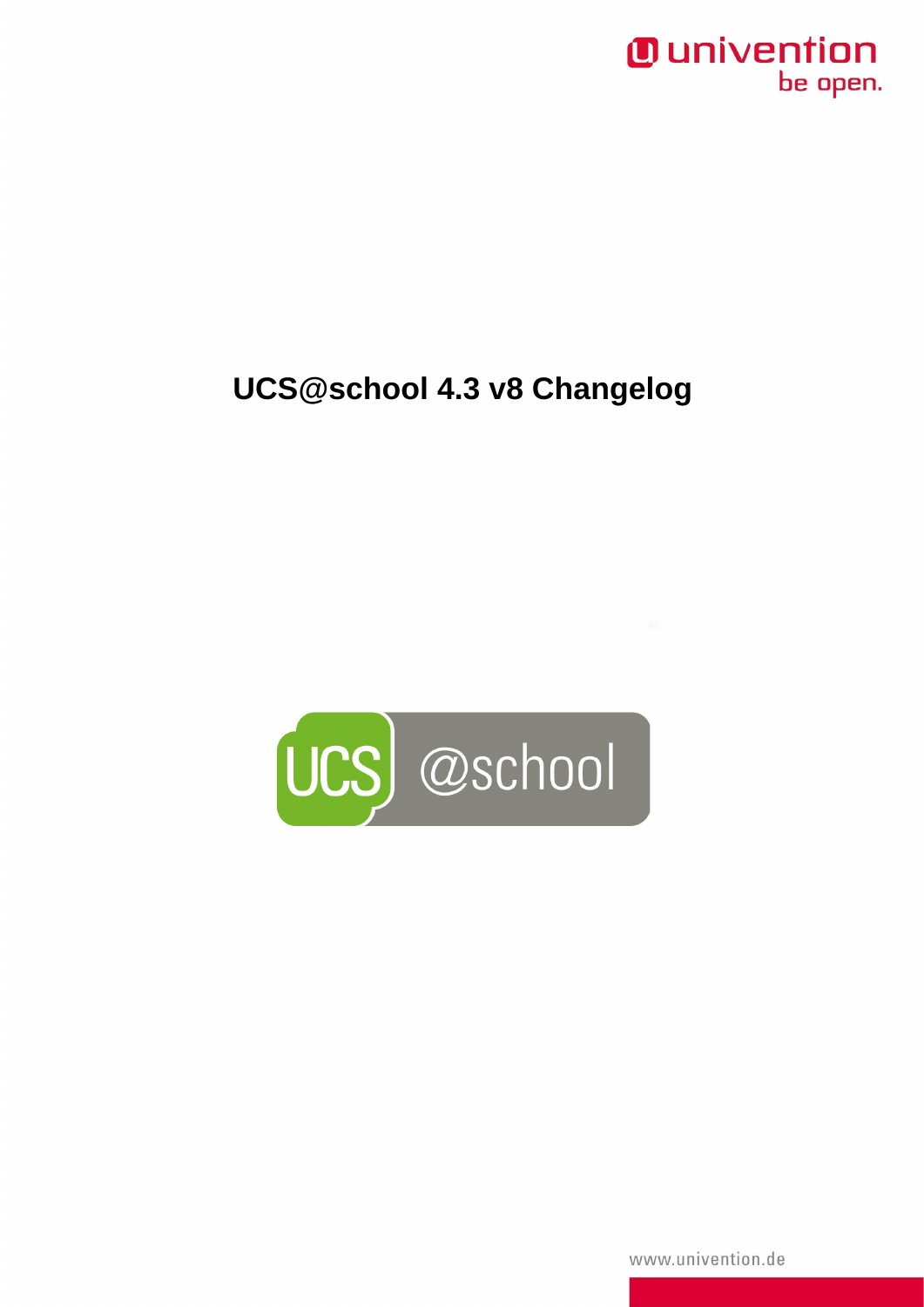## **O** univention be open.

Version 4.3 v8 Stand: 31.03.2019

Alle Rechte vorbehalten./ All rights reserved. (c) 2002-2019 Univention GmbH Mary-Somerville-Straße 1 28359 Bremen Deutschland feedback@univention.de

Jede aufgeführte Marke und jedes Warenzeichen steht im Eigentum ihrer jeweiligen eingetragenen Rechtsinhaber. Linux ist ein eingetragenes Warenzeichen von Linus Torvalds.

The mentioned brand names and registered trademarks are owned by the respective legal owners in each case. Linux is a registered trademark of Linus Torvalds.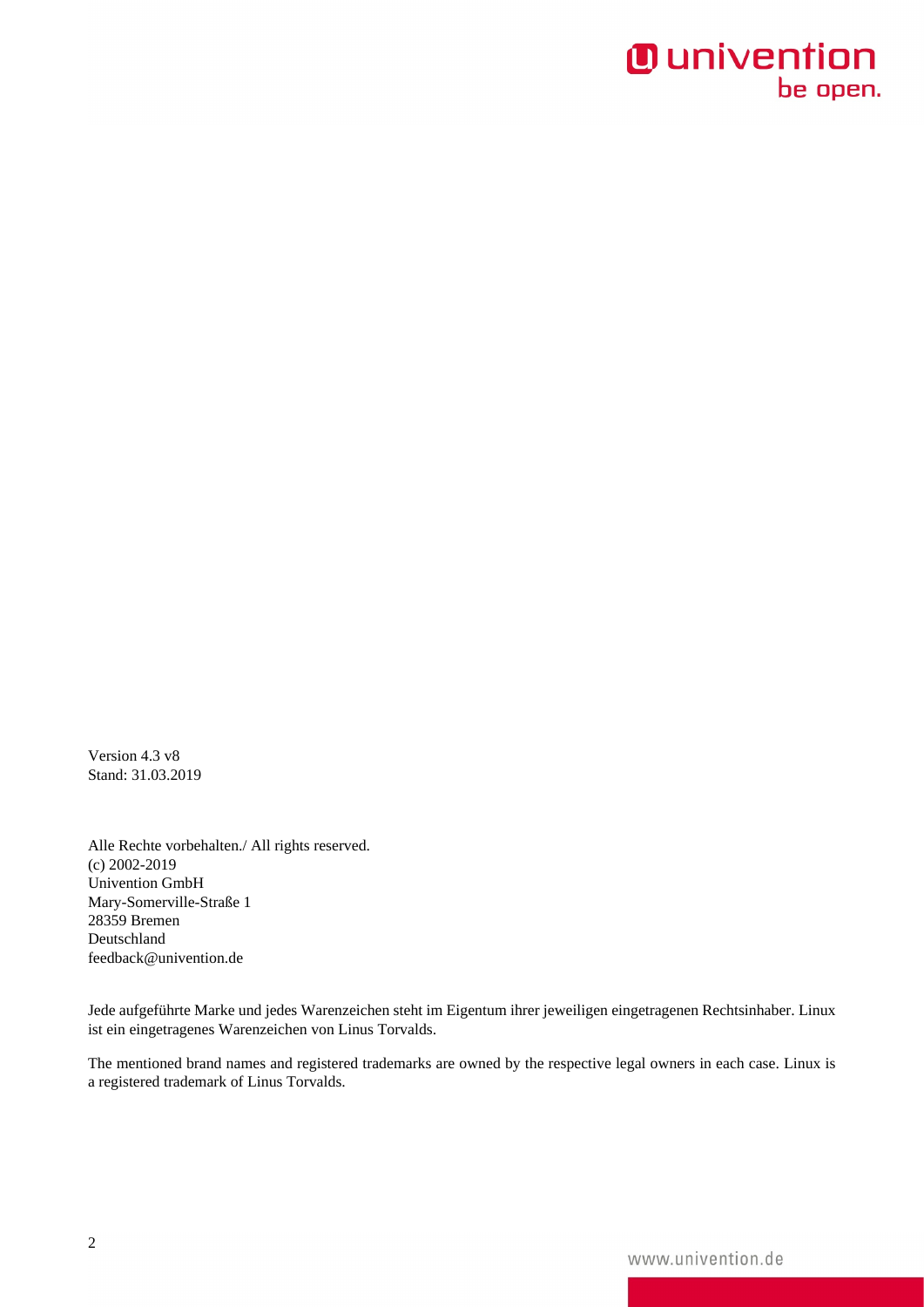# **O** univention<br>be open.

## Inhaltsverzeichnis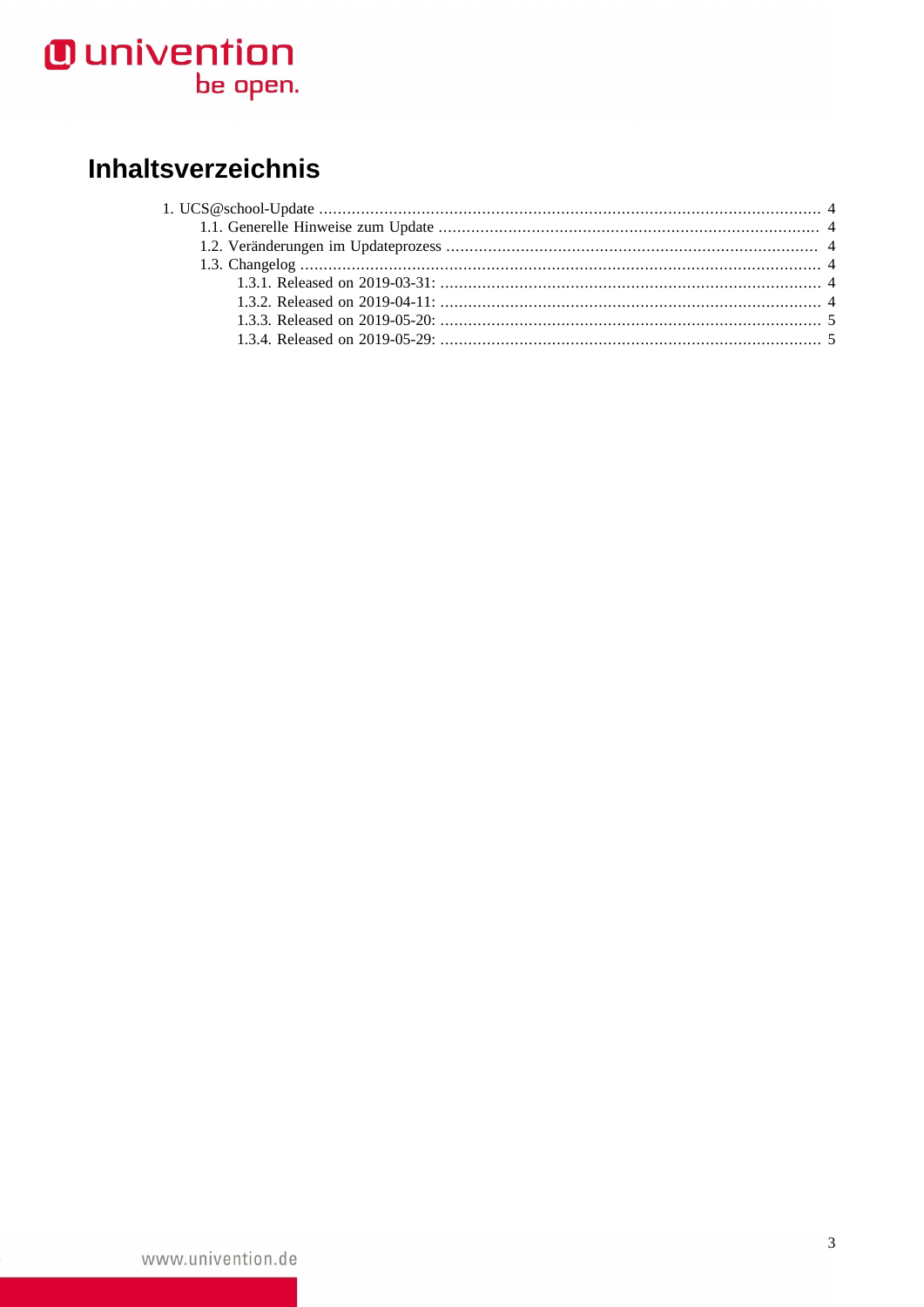#### *Generelle Hinweise zum Update*

# <span id="page-3-0"></span>**Kapitel 1. UCS@school-Update**

Dieses Dokument enthält die Changelogs mit den detaillierten Änderungsinformationen zum Update von UCS@school von Version 4.3 v7 nach 4.3 v8. Sofern notwendig, werden wichtige Hinweise zum Update in einem separaten Abschnitt behandelt. Die Changelogs werden nur in Englisch gepflegt. Die Änderungsinformationen für vorherige Versionssprünge finden sich unter [https://docs.software-univention.de/.](https://docs.software-univention.de/)

### <span id="page-3-1"></span>**1.1. Generelle Hinweise zum Update**

Während der Aktualisierung kann es zu Ausfällen von Diensten innerhalb der Domäne kommen. Aus diesem Grund sollte das Update innerhalb eines Wartungsfensters erfolgen. Grundsätzlich wird empfohlen das Update zunächst in einer Testumgebung einzuspielen und zu testen. Die Testumgebung sollte dabei identisch zur Produktivumgebung sein.

### <span id="page-3-2"></span>**1.2. Veränderungen im Updateprozess**

In der Vergangenheit wurden Updates für UCS@school immer als ein neues App-Update im Univention App Center bereitgestellt. Beginnend mit UCS@school 4.2 v10 bzw. UCS@school 4.3 v4 wird dieser Prozess verschlankt. Kleinere Updates und Fehlerbereinigungen (Errata für UCS@school), die keine Interaktion mit dem Administrator erforderlich machen, werden in Zukunft im Repository der bereits veröffentlichten App-Version von UCS@school herausgegeben. Die Changelog-Dokumente, die wir mit jeder UCS@school-App-Version herausgeben, werden dann entsprechend um einen neuen Abschnitt erweitert, aus dem ersichtlich wird, zu welchem Zeitpunkt welche Pakete veröffentlicht und welche Fehler dabei behoben wurden.

## <span id="page-3-3"></span>**1.3. Changelog**

**O** univention

be open.

#### <span id="page-3-4"></span>**1.3.1. Released on 2019-03-31:**

Source package *python-pampy* in version *1.8.4-1A~4.3.0.201903160731*:

◦ The python-pampy package now handles Unicode strings correctly ([Bug 48137\)](https://forge.univention.org/bugzilla/show_bug.cgi?id=48137).

Source package *ucs-school-import* in version *16.0.3-6A~4.3.0.201903131712*:

- A configuration key csv:allowed\_missing\_columns was added. It can be assigned a list of column names that are allowed to be missing in the input data ([Bug 48655\)](https://forge.univention.org/bugzilla/show_bug.cgi?id=48655).
- A hook was added that runs before reading the input data [\(Bug 48188\)](https://forge.univention.org/bugzilla/show_bug.cgi?id=48188).
- An example pre-read hook was added, that can change the column names in a CSV file [\(Bug 48189\)](https://forge.univention.org/bugzilla/show_bug.cgi?id=48189).

#### <span id="page-3-5"></span>**1.3.2. Released on 2019-04-11:**

Source package *ucs-school-import* in version *16.0.3-9A~4.3.0.201904091601*:

- Additional special characters in usernames can now be configured by the new configuration key username:allowed\_special\_chars. The default value is backwards compatible with previous UCS@school versions and contains only the dot. Besides the dot, only dash and underscore can also be used (resulting in the configuration value ".-\_") [\(Bug 49259](https://forge.univention.org/bugzilla/show_bug.cgi?id=49259)).
- Internal improvement: the PyHook loading code was consolidated [\(Bug 49268](https://forge.univention.org/bugzilla/show_bug.cgi?id=49268)).

Feedback $\Omega$ 

Feedback $\Omega$ 

Feedback $\bigcirc$ 

Feedback $\mathcal Q$ 

Feedback $\Omega$ 

4